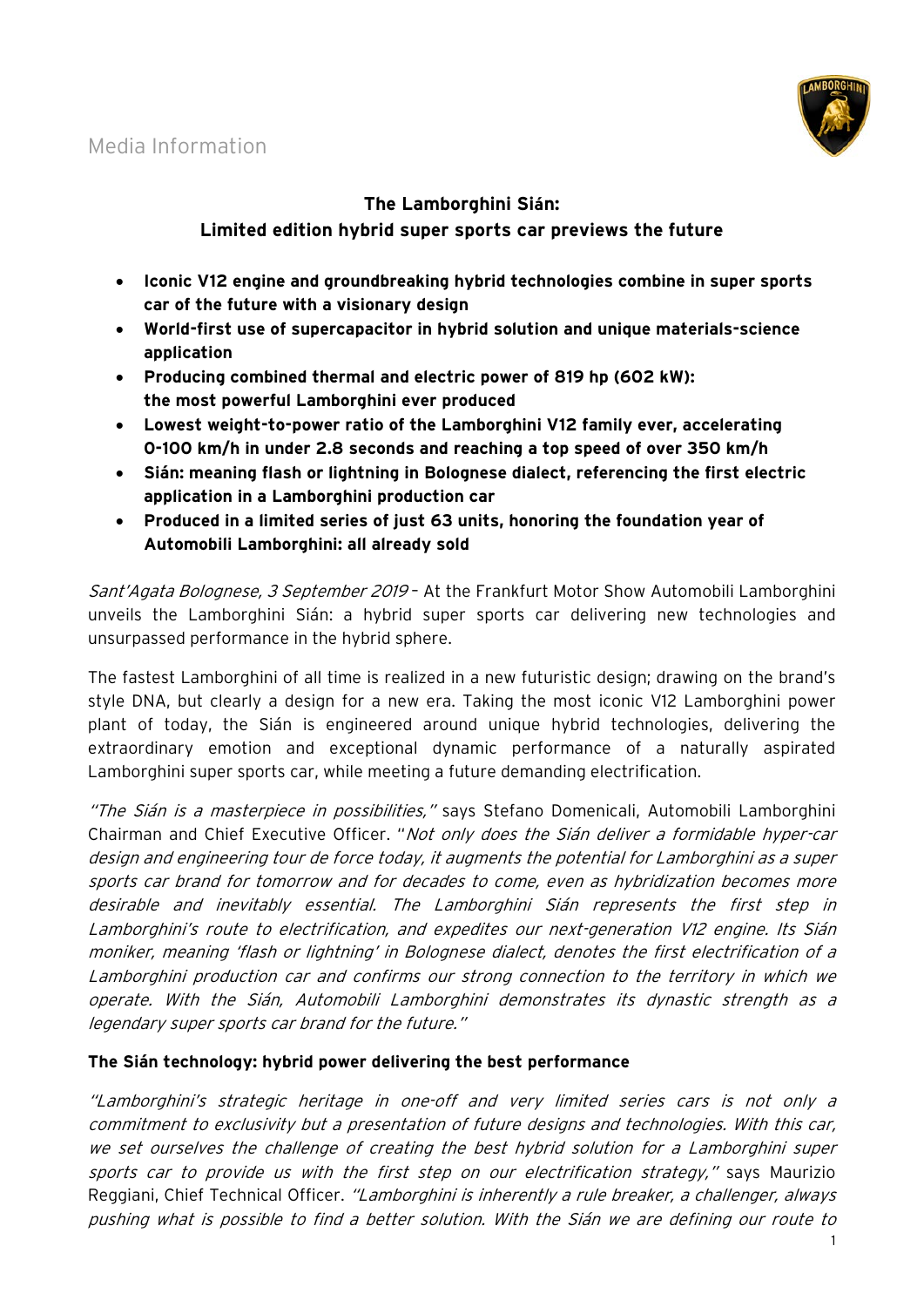

## Media Information

innovation and we are setting new rules in new technologies, instead of just following existing solutions. The result is the Lamborghini Sián, which includes the world-first application of a supercapacitor for hybridization and new materials technology."

The Sián adopts the V12 as the pinnacle of today's Lamborghini engines and develops a new super sports car powertrain: a unique new hybrid system focuses on providing the highest power possible via the lightest solution.

A 48 volt e-motor, delivering 34 hp, has been incorporated into the gearbox to provide immediate response and improved performance: the first time in any low-voltage hybrid that a direct connection has been made between electric motor and wheels. The e-motor also supports low-speed maneuvers such as reversing and parking with electric power.

The energy accumulation technology is a world first. Rather than a lithium-ion battery the Sián innovates supercapacitor application: a technology pioneered originally in the Lamborghini Aventador but dramatically developed to store ten times the power. It is three times more powerful than a battery of the same weight and three times lighter than a battery producing the same power. Located in the bulkhead between cockpit and engine it ensures perfect weight distribution. The electric system with the supercapacitor and e-motor weighs only 34 kg, thus it delivers a remarkable weight-to-power ratio of 1.0 kg/hp. Symmetric power flow ensures the same efficiency in both charging and discharging cycles: the most lightweight and efficient hybrid solution.

This advanced technology combines with the V12 engine, which incorporates titanium intake valves and is uprated to 785 hp (577 kW) at 8,500 rpm: the highest output ever from a Lamborghini power plant. Combined with the additional 34 hp from the hybrid system, the Sián delivers a total of 819 hp (602 kW), and still produces the distinctly emotive resonance demanded from a Lamborghini engine. The Sián's weight-to-power ratio is better than that of the Aventador SVJ, achieved through extensive use of lightweight materials. The Sián reaches a top speed of over 350 km/h.

The Lamborghini Sián incorporates a highly advanced regenerative braking system, especially developed by Lamborghini. Thanks to the symmetric behavior of the supercapacitor, which contrary to normal Li-Ion batteries can be charged and discharged with the same power, the Sián's energy storage system is fully charged every time the vehicle brakes. The energy stored is an instantly-available power boost, allowing the driver to draw immediately on increased torque when accelerating away, up to 130 km/h when the e-motor automatically disconnects, improving the elasticity maneuvers and making it more than 10% faster than a car without this system.

The innovative system also delivers instant acceleration in low gears, with improved traction force provided by the combination of V12 engine and hybrid system. This makes the Sián the fastest-accelerating Lamborghini ever, achieving 0 to 100 km/h in less than 2.8 seconds. The improvement in elasticity maneuvers is even more evident. Traction force is improved by up to 10% in third gear and the 30 to 60 km/h acceleration time is improved by 0.2 seconds compared to the Aventador SVJ. In higher gears and lower speeds the electric motor increases traction force by up to 20%, reducing the 70 to 120 km/h acceleration by 1.2 seconds compared to the Aventador SVJ.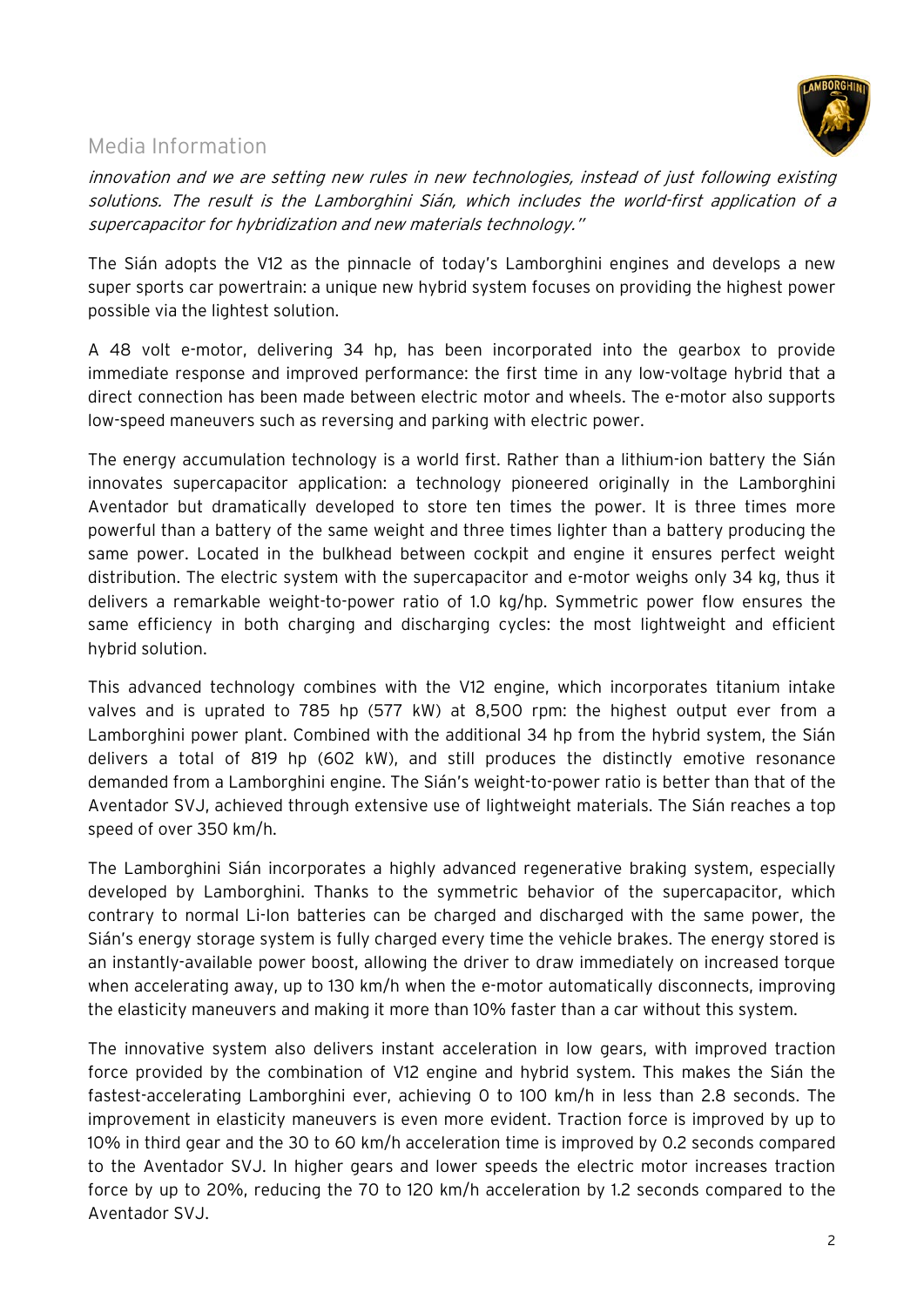

## Media Information

This new level of Lamborghini performance and driving emotion is accompanied by a heightened level of driving comfort facilitated by the hybrid system. The moment when deceleration and missing torque is felt during gear changes powered by a traditional combustion engine, is eliminated by the torque upshift fill provided by the hybrid's e-motor: the pilot will feel only the pull backward of acceleration, eliminating any possible uncomfortable jerking movements.

#### **The Sián design – heading for the future**

The Lamborghini Sián's design demonstrates its clear intent: a visionary and futuristic design in combination with outstanding aerodynamic solutions. It is a new super sports car for a new era, but still with the heart and soul of a Lamborghini, pushing the limits to fulfill the highest expectations.

Taking futuristic inspiration from the Countach, the Gandini line is evident in its profile, while the silhouette introduces new features such as the characteristic aero wings, giving the Sián an unmistakable profile. The iconic Lamborghini 'Y' shape can be seen in the NACA air inlets on the doors, glass elements are included in the engine cover, and the diagonal line features in the front hood, as in the Countach.

In its long, honed, sculptured contours, like the Countach, the Sián's design is pure and uncluttered. The low front with integrated carbon fiber splitter is dominated by the 'Y'-shape headlights, used for the first time to reflect the signature design of the night lights, originally designed for the Lamborghini Terzo Millennio.

The extreme and strong rear of the car incorporates the hexagonal design so linked with Lamborghini, including six hexagonal tail lights inspired by the Countach. The rear wing is integrated within the profile, and extends out only during the driving to enhance the performance.

In the roof, the 'Periscopio' tunnel that originally incorporated a rear mirror in the Countach, adds a bold feature that links with the slats of the rear engine cover and important elements contributing to the car's aerodynamic efficiency.

The extreme Sián design is a clear statement of the car's optimized aerodynamic efficiency and technological prowess: airflow is directed through the front splitters and through the front bonnet, through the side air intakes and outlets and over the rear spoiler. The Lamborghini Sián utilizes unique material science for the first time in an automotive application. Active cooling vanes on the rear use Lamborghini patented technology. The operation of these vanes is triggered by the reaction of smart-material elements to the temperature generated by the exhaust system, causing them to rotate and providing an elegant and lightweight cooling solution.

#### **The Sián haute couture: 63 unique pieces**

Not only is the Lamborghini Sián's dynamism and intriguing technology clear in its design but it represents a new level of haute couture: all of the 63 masterpieces will be individually styled by each owner to create exclusive individuality through Lamborghini Centro Stile in conjunction with Lamborghini Ad Personam.